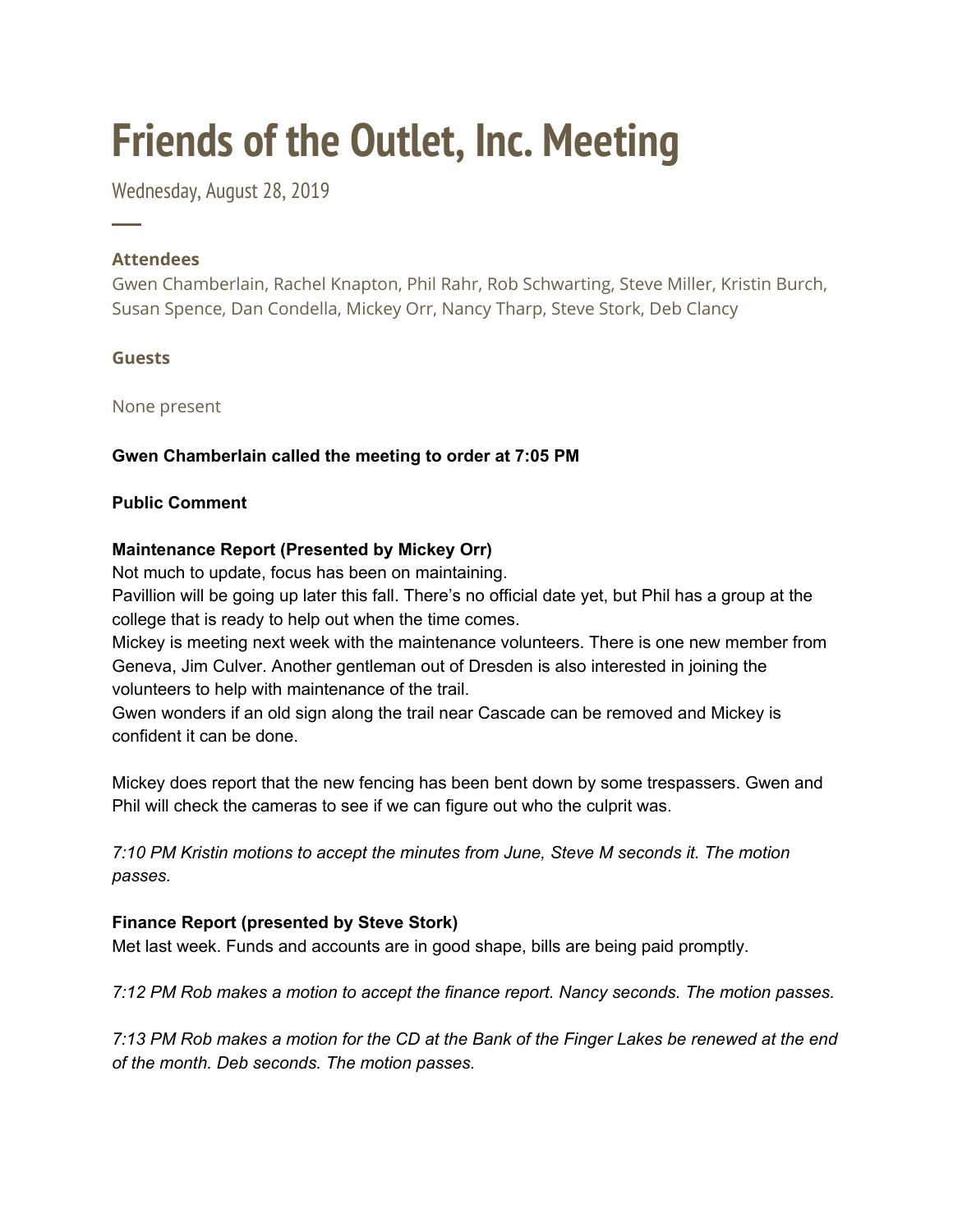## **Membership Report (Sent in by Kristi Hoag)**

### **Planning Committee (presented by Rob Schwarting)**

Rob has been in touch with Phil Palmesano's office to get referral to the NYS Parks and Recreation and Canal Corporation. He has also been in touch with Tom Reed's staff for grants about improvement for bikeways. They recommended initiatives available under water/sewage treatment/improvement grants. The Canal Corporation said the only part of the trial that qualifies for their grants is in the town of Torrey. Rob will be reaching out to the Director of Parks and Rec in Trumansburg to ask what their experience has been with the Catharine Valley trail and if they're intending to make any trail improvements.

### **Community Relations Report (presented by Phil Rahr)**

\$380 was raised at the Making Friends events at Climbing Bines this summer.

TAC money: Gwen ordered 5,000 new trail guides. A local graphic organizer volunteered to rework the design slightly just to make it look a little more clean. We may be looking at creating the Little Free Libraries to eventually add to the trail.

Phil will be speaking to Verizon about getting a hot spot (to add to the pavillion) Refind on Main Street (Claudia Milroy) will be featuring FOTO for First Friday. There will be rock painting at the studio, and kids can take home one rock and the others will eventually make their way to the trail. (Sept 6, 5-8 PM). Deb and Gwen will be attending to help at the event. Community Table Event (Chamber of Commerce). First annual event and proceeds will be donated to the FOTO. The Main Street bridge will be shut down for an 80 foot long table. Ben Comstock, a chef from Esperanza, and Smokin Pete's BBQ will be cooking, local wines. September 21 from 6-10 PM.

#### **President's Report (Presented by Gwen Chamberlain)**

Erosion repair at Cherry street has been completed and looks beautiful.

As we have been selected as a Point of Inspiration, we have banners we can hang that designate us as such (Kristin recommends typing up something short to add to the kiosks to explain what the posters mean).

Cascade Buildings: Arcadis hired a contractor to install fencing around the two remaining JT Baker buildings. The work was completed Aug. 13 & 14 at no cost to the Friends of the Outlet. It appears they will be proceeding with plans to demolish the buildings. Once that work is planned and a contractor is identified, we can see if that contractor will also demolish the Kelly Tire Building and the little brown block building at our cost, with payment coming from the Yates County Natural Resources funds.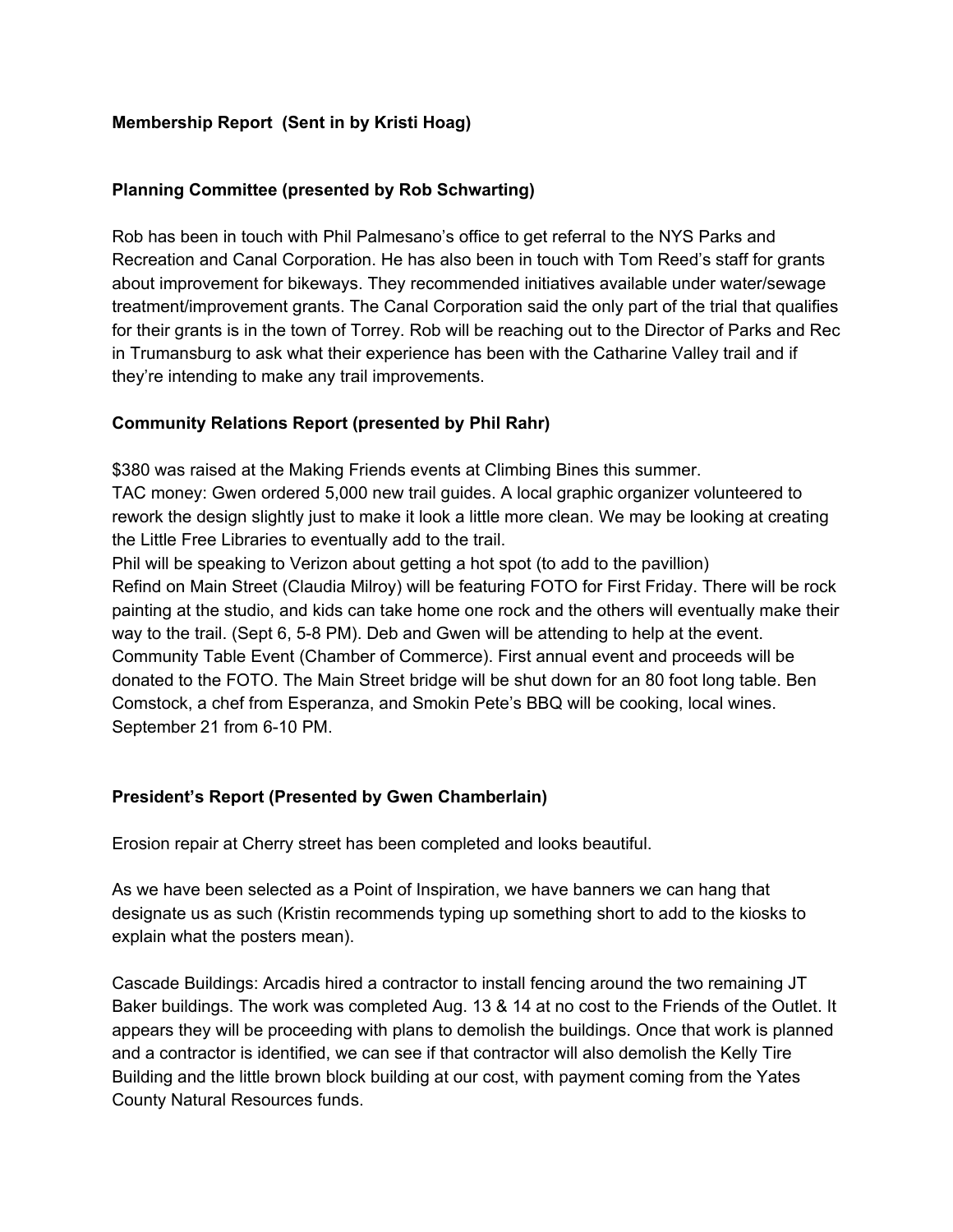Bank erosion repairs: The contractors at the FEMA site expected to complete that project by Aug. 24.

Signs: The sign for May's Mills/Cascade is ready for installation by the Milo Crew. Jeff Gifford has asked the Friends to work with Birkett Mills and the village to install a memorial site with a sign in memory of Jerry and Linda Nissen.

Trail Tour: The July 20 trail tour with Tracy Mitrano did not happen because of the extreme heat, but a round table session was held at the Dresden Hotel. It was an opportunity to talk with people from Keuka and Seneca Lakes.

Oak Hill Barbecue: This was another successful event, with income of \$650 plus roughly \$180 in tips and a few new members. Our crew was praised by Oak Hill owner Phil Riehl for their enthusiasm and energy. Thank you Deb, Kristin, Rachel, Hannah, Susan, Steve, Phil, and David!

### New Items

Long Term Planning and State partnership: I have approached Assemblyman Phil Palmesano's office to schedule a time to meet to discuss the possibility of the state taking over ownership and overall management of the Keuka Outlet Trail. I took this step after discussions with members of the Planning Committee and Finance Committee.

Here is some of my reasoning for approaching the state:

More people are requesting campsite accessibility to the trail - they actually want to camp on the trail. We have land that should/could be used for camping, and we have more land that could be developed for camping. But we don't have the personnel to manage a campgrounds, nor do we have the financial resources to develop and manage one.

1. If the trail becomes part of the parks system, it would be promoted along with all the other state parks.

2. New York State's Parks & Recreation would have the resources to work with the village of Dresden

toward establishing a true connection to Seneca Lake (Erie Canalway...) including a marina, etc.

3. The Catharine Valley Trail is now under the management of the Watkins Glen State Park. Likewise, the Seneca-Cayuga Trail is under the management of Seneca Lake State Park. The Keuka Outlet Trail could easily come under the management of the Keuka Lake State Park. Outlet Trail Book: I have started communicating with publishers about re-printing the Outlet Trail Book with some color illustrations. Since May 31, I have taken 72 books to Longs' Cards & Books for re-sale.

Points of Inspiration: The Keuka Outlet Trail has been selected by Points of Inspiration to be a new point on their Science and Technology trail. More detail will be available at the meeting, but to learn more, visit

www.pointsofinspiration.net.